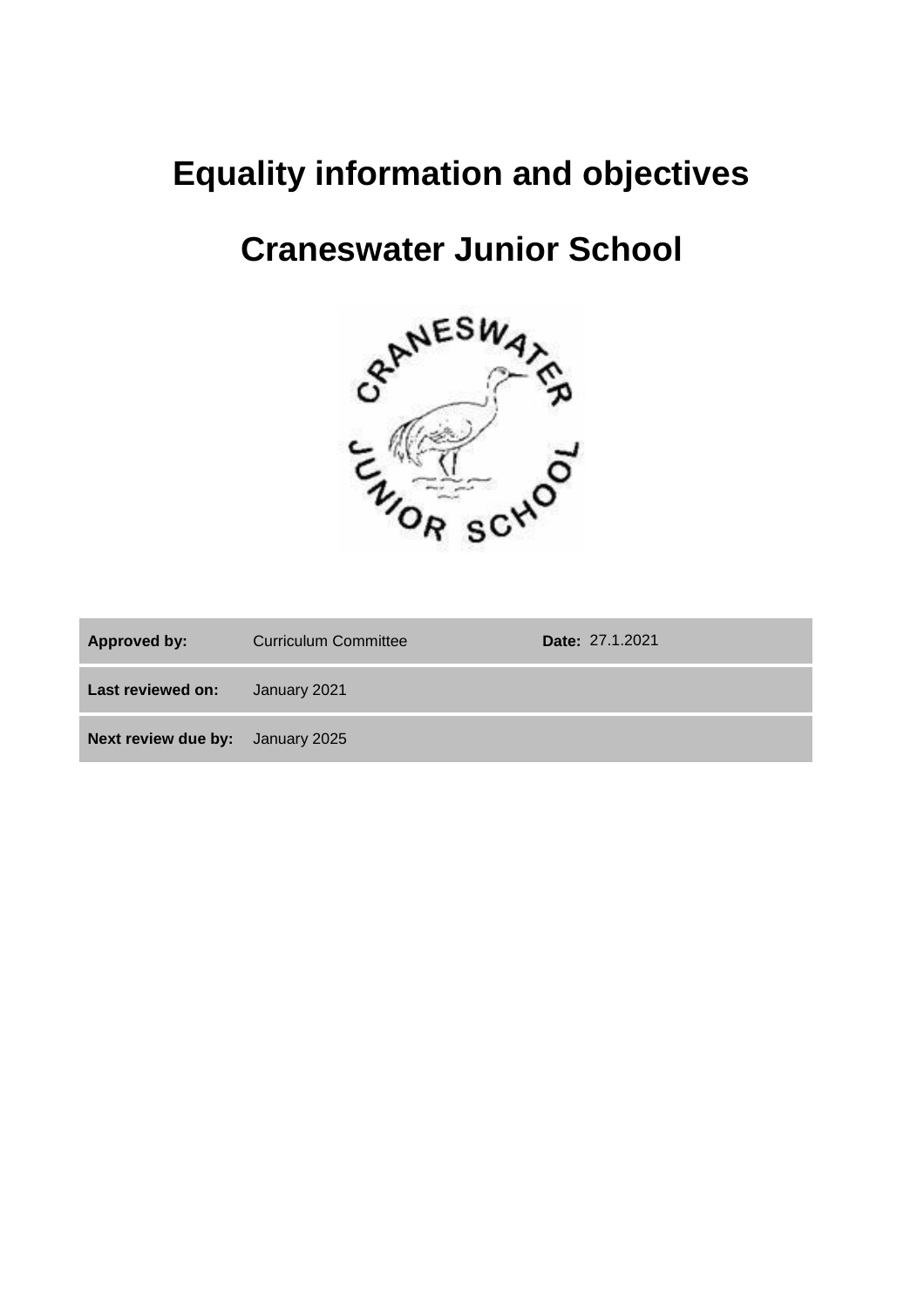## **Contents**

- 1. Aims 2
- 2. Legislation and guidance 2
- 3. Roles and responsibilities 2
- 4. Eliminating discrimination 2
- 5. Advancing equality of opportunity 3
- 6. Fostering good relations 3
- 7. Equality considerations in decision-making 3
- 8. Equality objectives 3
- 9. Monitoring arrangements 4
- 10. Links with other policies **Error! Bookmark not defined.**

**…………………………………………………………………………………………………………………………….**

#### **1. Aims**

Our school aims to meet its obligations under the public sector equality duty by having due regard to the need to:

Eliminate discrimination and other conduct that is prohibited by the Equality Act 2010

Advance equality of opportunity between people who share a protected characteristic and people who do not share it

Foster good relations across all characteristics – between people who share a protected characteristic and people who do not share it

## **2. Legislation and guidance**

This document meets the requirements under the following legislation:

[The Equality Act 2010,](http://www.legislation.gov.uk/ukpga/2010/15/contents) which introduced the public sector equality duty and protects people from discrimination

[The Equality Act 2010 \(Specific Duties\) Regulations 2011,](http://www.legislation.gov.uk/uksi/2011/2260/contents/made) which require schools to publish information to demonstrate how they are complying with the public sector equality duty and to publish equality objectives

This document is also based on Department for Education (DfE) guidance: [The Equality Act 2010 and schools.](https://www.gov.uk/government/uploads/system/uploads/attachment_data/file/315587/Equality_Act_Advice_Final.pdf) 

#### **3. Roles and responsibilities**

The governing body will:

- Ensure that the equality information and objectives as set out in this statement are published and communicated throughout the school, including to staff, pupils and parents, and that they are reviewed and updated at least once every four years
- Delegate responsibility for monitoring the achievement of the objectives on a daily basis to the headteacher

The headteacher will:

- Promote knowledge and understanding of the equality objectives amongst staff and pupils
- Monitor success in achieving the objectives and report back to governors

All school staff are expected to have regard to this document and to work to achieve the objectives as set out in section 8.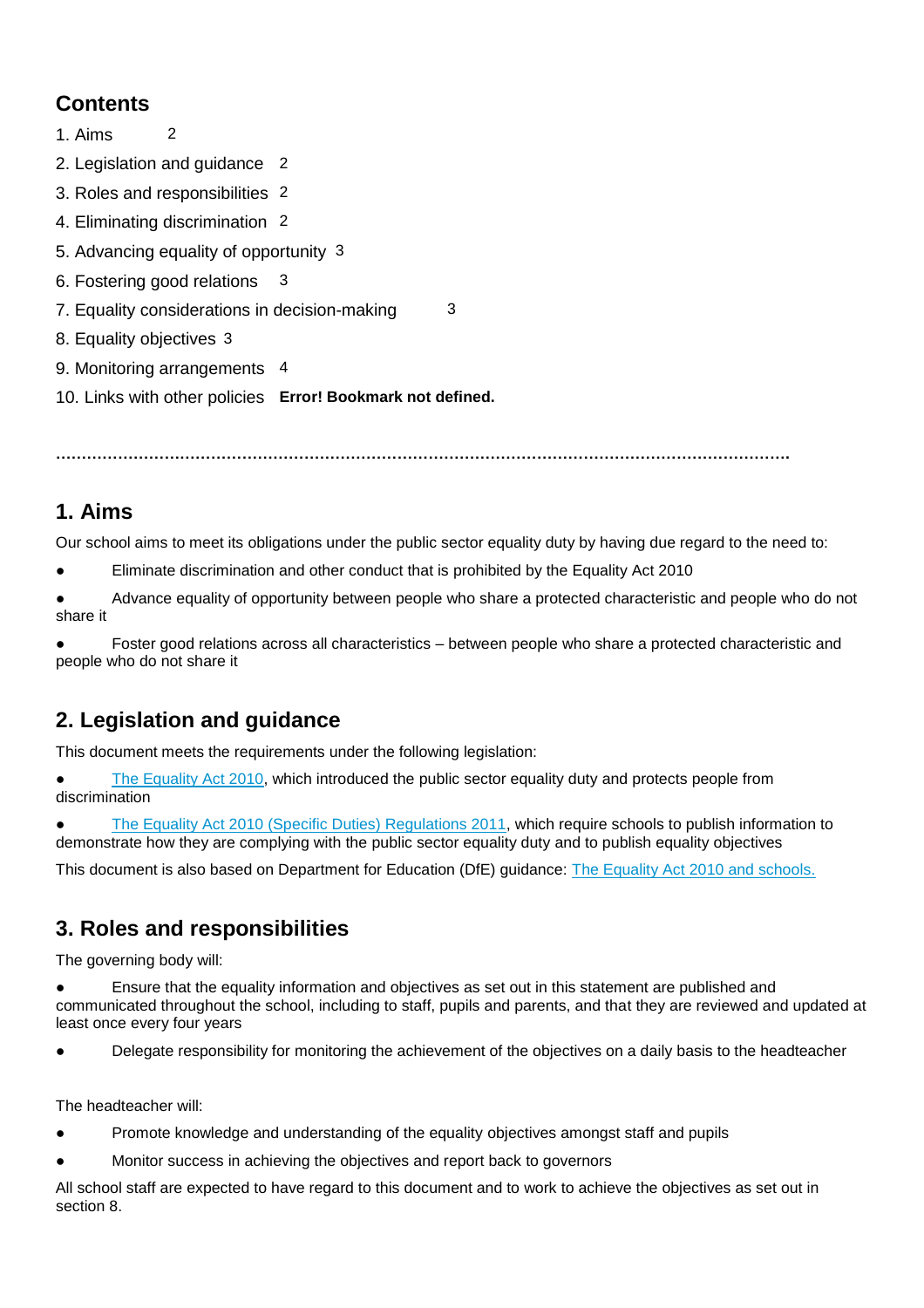#### **4. Eliminating discrimination**

The school is aware of its obligations under the Equality Act 2010 and complies with non-discrimination provisions.

Where relevant, our policies include reference to the importance of avoiding discrimination and other prohibited conduct.

Staff and governors are regularly reminded of their responsibilities under the Equality Act, for example during meetings. Where this has been discussed during a meeting it is recorded in the meeting minutes.

# **5. Advancing equality of opportunity**

As set out in the DfE guidance on the Equality Act, the school aims to advance equality of opportunity by:

Removing or minimising disadvantages suffered by people which are connected to a particular characteristic they have (e.g. pupils with disabilities, or gay pupils who are being subjected to homophobic bullying)

Taking steps to meet the particular needs of people who have a particular characteristic (e.g. enabling Muslim pupils to pray at prescribed times)

Encouraging people who have a particular characteristic to participate fully in any activities (e.g. encouraging all pupils to be involved in the full range of school societies)

# **6. Fostering good relations**

The school aims to foster good relations between those who share a protected characteristic and those who do not share it by:

● Promoting tolerance, friendship and understanding of a range of religions and cultures through different aspects of our curriculum. This includes teaching in RE, citizenship and personal, social, health and economic (PSHE) education, but also activities in other curriculum areas. For example, as part of teaching and learning in English/reading, pupils will be introduced to literature from a range of cultures

● Holding assemblies dealing with relevant issues. Pupils will be encouraged to take a lead in such assemblies and we will also invite external speakers to contribute

Working with our local community. This includes inviting leaders of local faith groups to speak at assemblies, and organising school trips and activities based around the local community

● Encouraging and implementing initiatives to deal with tensions between different groups of pupils within the school. For example, our school council has representatives from different year groups and is formed of pupils from a range of backgrounds. All pupils are encouraged to participate in the school's activities, such as sports clubs. We also work with parents to promote knowledge and understanding of different cultures

We have developed links with people and groups who have specialist knowledge about particular characteristics, which helps inform and develop our approach

## **7. Equality considerations in decision-making**

The school ensures it has due regard to equality considerations whenever significant decisions are made.

The school always considers the impact of significant decisions on particular groups. For example, when a school trip or activity is being planned, the school considers whether the trip:

- Cuts across any religious holidays
- Is accessible to pupils with disabilities
- Has equivalent facilities for boys and girls

## **8. Equality objectives**

#### *Objective 1: Train an identified member of staff in recognising and supporting gender and sexual orientation and breaking down stereotypes*

Why we have chosen this objective: To provide school expertise which can be disseminated to other members of staff and ensure we are providing a good quality education around these topics